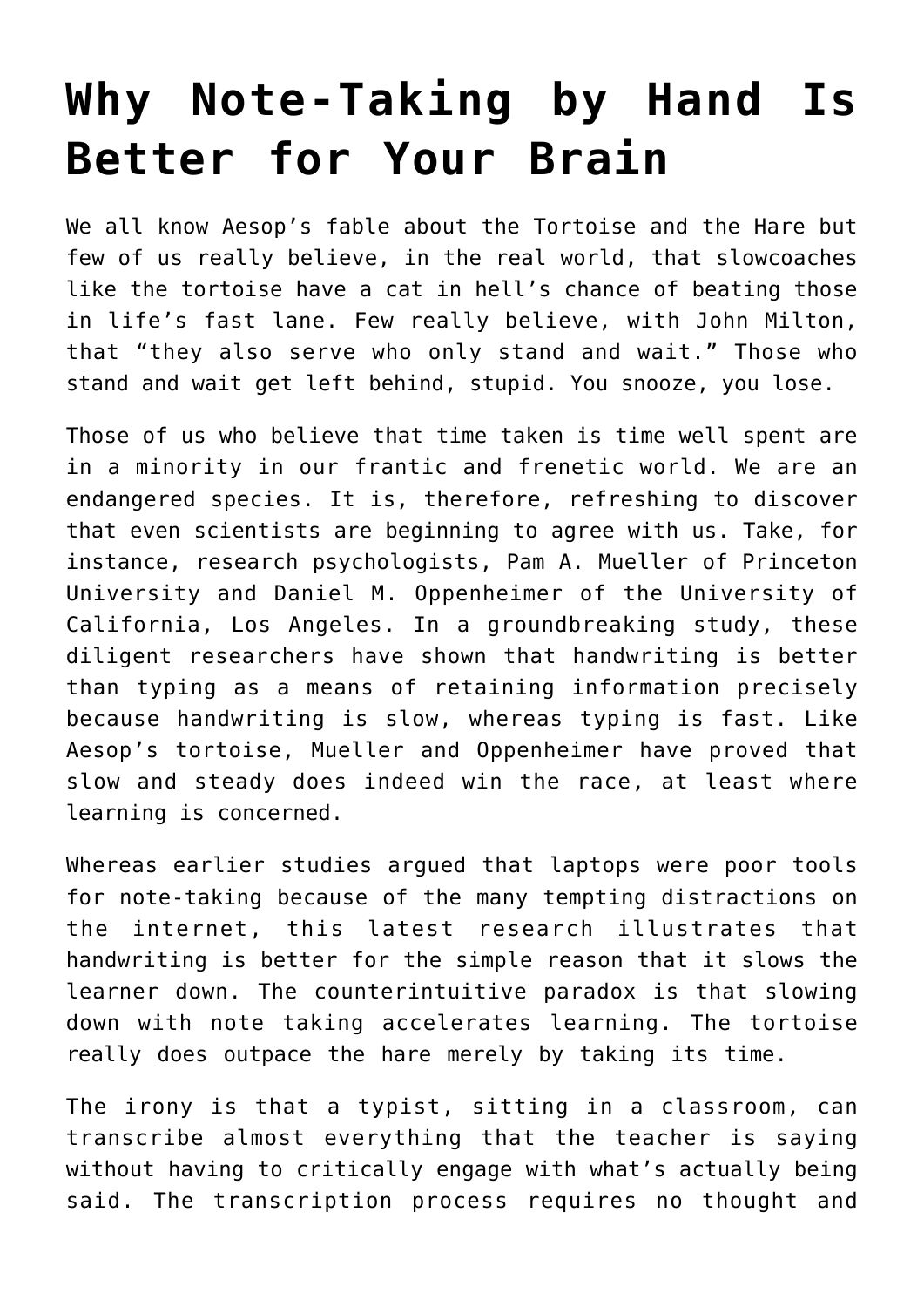therefore no critical thinking. The fingers dance over the keys at dazzling speed, putting the words down on the page as fast as they leave the mouth of the teacher, and yet the brain is disengaged from what's being said by the teacher or written by the fingers. There is no active and proactive grappling with the material being discussed. The sublime gets lost in the subliminal.

As psychologists and educationists have discovered, and as those with common sense have always known, a failure to signal to the brain that the material is important will result in its being discarded from memory for the sake of mental efficiency. Why retain what seems to be unimportant because it was unengaging? In contrast, taking notes by hand is slower and, therefore, requires that the listener pays attention. He can't write down every word the teacher is saying so he needs to be selective, choosing significant quotes, summarizing concepts, and asking questions when something is not understood.

Drs. Mueller and Oppenheimer conclude from the data collected in their study that "transcrib[ing] lectures verbatim rather than processing information and reframing it in their own words is detrimental to [the student's] learning." Corroborating the results of this research, Stanislas Dehaene, a psychologist at the Collège de France in Paris, told the *New York Times*, that students who wish to succeed should consider leaving their laptops at home or in their dorm rooms. "When we write, a unique neural circuit is automatically activated," he said. "There is a core recognition of the gesture in the written word, a sort of recognition by mental simulation in your brain, it seems that this circuit is contributing in unique ways we didn't realize."

Such research is needed, even if the conclusions are somewhat obvious to those who haven't lost their common sense. For those who have long since abandoned common sense for harebrained ideology, only scientific studies will make them see